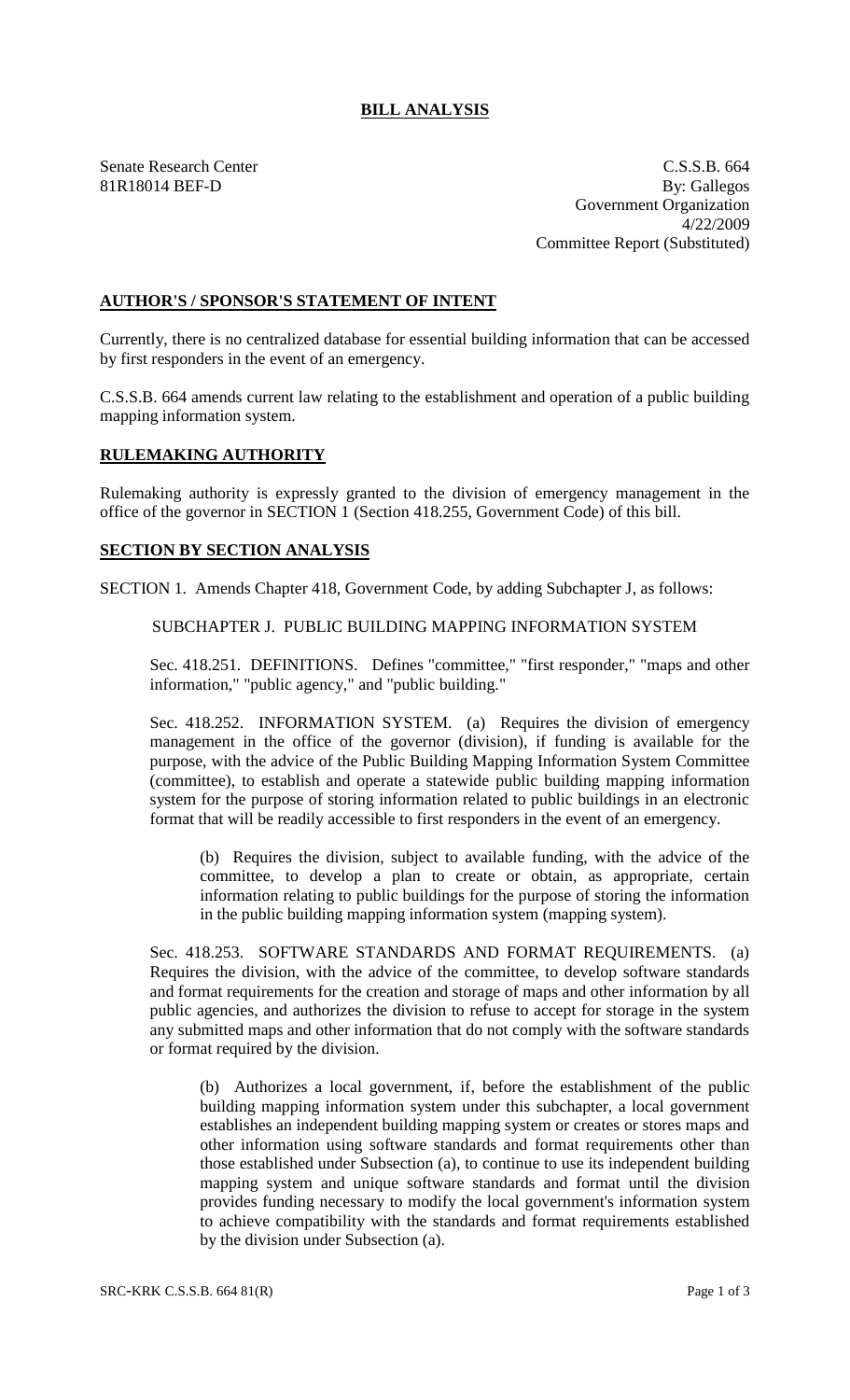Sec. 418.254. SUBMISSION OF INFORMATION. (a) Requires each public agency that creates or stores maps and other information to submit the maps and other information to the division for storage in the mapping system. Provides that a public agency is not required to create or store maps and other information related to buildings owned or occupied by the agency unless funding for all of the public agency's costs related to that purpose is provided by the division or another entity.

(b) Authorizes a private entity that creates or stores maps and other information to voluntarily provide the maps and other information to the division for storage in the mapping system.

Sec. 418.255. COMMITTEE. (a) Provides that the committee is an advisory entity administered by the division.

(b) Authorizes the division to adopt rules necessary for the operation of the committee.

(c) Provides that the committee is composed of one representative of each of certain entities, appointed by the administrative head of the entity.

(d) Requires the committee to develop recommendations for the division with respect to the information required to be included in the mapping system; the software standards and required format for maps and other information to be included in the mapping system; a plan for the creation and storage of maps and other information that, based on the availability of funding, specifies the order in which the information is required to be created and stored; the manner in which information in the mapping system is required to be accessed, including detailed procedures and security systems that will ensure information is made available only to appropriate persons at appropriate times; and guidelines for training related to the use of the mapping system.

Sec. 418.256. AVAILABILITY OF INFORMATION. Requires the division, with the advice of the committee, to develop procedures for the release of information in the mapping system to first responders in the event of an emergency.

Sec. 418.257. ACCESS TO INFORMATION. Provides that this subchapter does not apply to the extent that it interferes with the ability of a public agency to control and maintain access to information in an information system other than the mapping system.

Sec. 418.258. FUNDING. Requires the division to apply for federal funding available for purposes related to this subchapter. Requires the division, if the division obtains a federal grant for public building mapping, to use the grant to establish and maintain the mapping system under this subchapter, and administer grants to other public agencies in accordance with federal and state guidelines to assist with the creation and storage of maps and other information according to the plan developed by the division with the advice of the committee.

Sec. 418.259. EXCEPTION FROM PUBLIC INFORMATION LAW. Provides that information received and maintained by the division under this subchapter is excepted from required disclosure under the public information law, Chapter 552 (Public Information).

Sec. 418.260. LOCAL GOVERNMENT IMMUNITY. Provides that a local government and its employees are immune from civil liability for any act or omission relating to the creation and use of the mapping system under this subchapter, unless the act or omission is grossly negligent or done in bad faith.

SECTION 2. (a) Requires the division to develop software standards and format requirements in accordance with Section 418.253, Government Code, as added by this Act, not later than December 1, 2009.